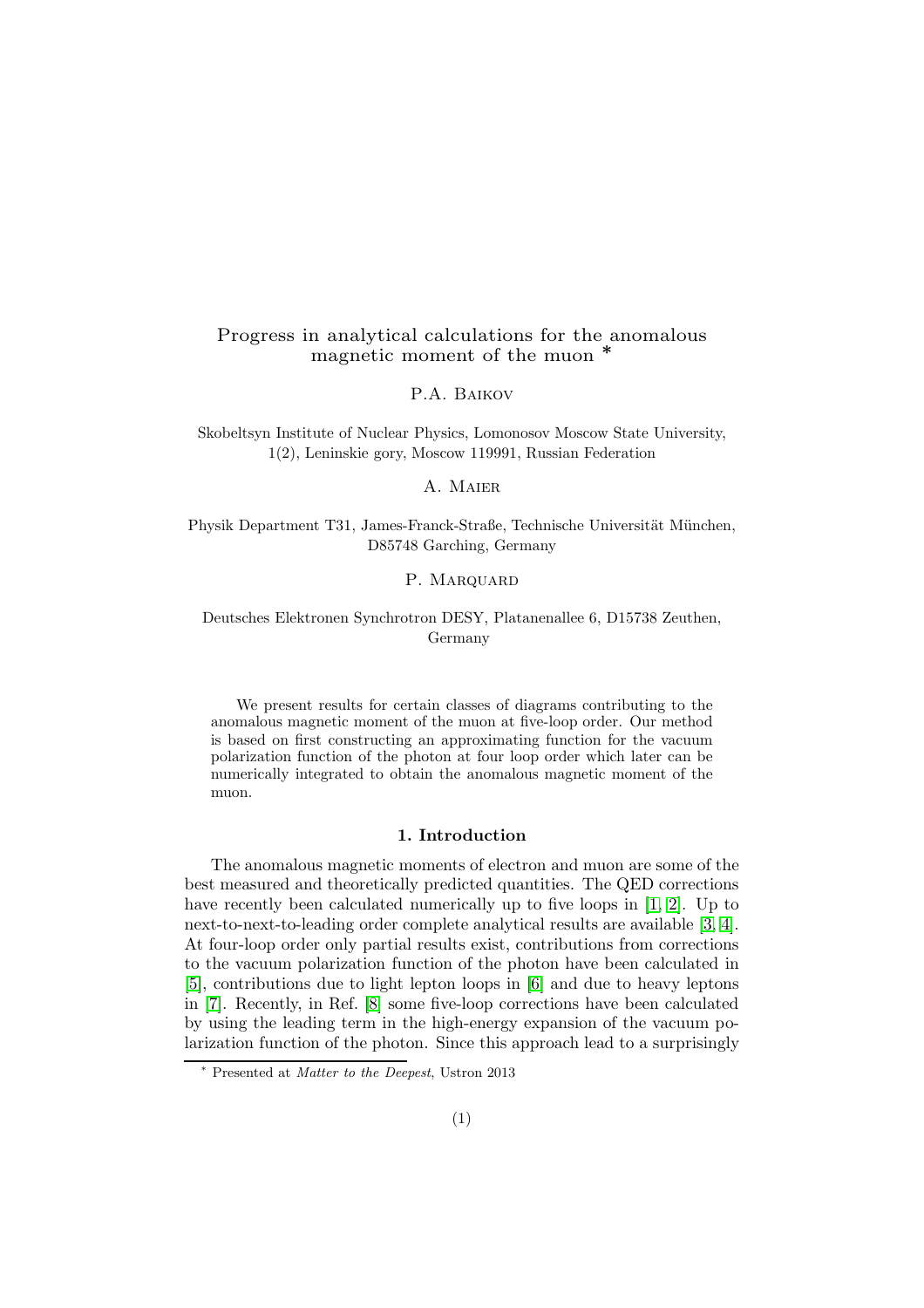large deviation from the numerical result, the method has been improved in Ref. [\[9\]](#page-6-3). In the following we will review the main ingredients of the analysis in Ref. [\[9\]](#page-6-3) and discuss the results.

### 2. Setup of the Calculation and Results

The QED corrections to the anomalous magnetic moment  $a_{\mu}$  can be calculated in perturbation theory and can thus be written in form of a power series in the fine structure constant  $\alpha$ 

$$
a_{\mu} = \sum_{k=1}^{\infty} \left(\frac{\alpha}{\pi}\right)^k a_{\mu}^{(2k)},\tag{1}
$$

where  $a_{\mu}^{(2k)}$  can be further decomposed – following the conventions in Ref. [\[1\]](#page-5-0) – as

$$
a_{\mu}^{(2k)} = A_1^{(2k)} + A_2^{(2k)}(m_e/m_{\mu}) + A_2^{(2k)}(m_{\tau}/m_{\mu}) + A_3^{(2k)}(m_e/m_{\mu}, m_{\tau}/m_{\mu}).
$$
\n(2)

 $A_1^{(2k)}$  $1^{(2k)}$  contains the universal contributions, which in case of the muon anomalous magnetic moment only contain muon loops. The diagrams contributing to  $A_2^{(2k)}$  $a_2^{(2k)}(m_e/m_\mu)$  and  $A_2^{(2k)}$  $\binom{2\kappa}{2}(m_{\tau}/m_{\mu})$  have at least one electron or tau loop, respectively. In  $A_3^{(2k)}$  $\binom{2\kappa}{3}(m_e/m_\mu, m_\tau/m_\mu)$  contributions from diagrams with both electron and tau loops are collected. In this paper we are mainly interested in contributions to  $A_2^{(2k)}$  $2^{(2k)}(m_e/m_\mu)$  without any muon loops.

The contributions to the anomalous magnetic moment of the muon due to photon polarization effects can be calculated (cf. Fig. [1\)](#page-2-0) by using [\[10\]](#page-6-4)

<span id="page-1-1"></span>
$$
a_{\mu} = \frac{\alpha}{\pi} \int_0^1 dx (1 - x) \frac{1}{1 + \Pi(s_x)}, \ s_x = -\frac{x^2}{1 - x} m_{\mu}^2,
$$
 (3)

where  $\Pi$  denotes the vacuum polarization function as defined in Eq. [\(4\)](#page-1-0). This formula can be obtained by considering the one-loop result for  $q - 2$ for the case of a heavy photon in combination with the dispersion relation for  $\Pi(q^2)$ . The classes of diagrams accessible by this method are shown in Fig. [2.](#page-2-1) Thus, we have to find a suitable approximation for  $\Pi(q^2)$  which in turn can be integrated to obtain  $a_{\mu}$ .

We define the vacuum polarization function  $\Pi(q^2)$  as usual by

<span id="page-1-0"></span>
$$
(q^{\mu}q^{\nu} - q^2 g^{\mu\nu})\Pi(q^2) = ie^2 \int \mathrm{d}x \, \langle 0|e^{iqx} T j^{\mu}(x) j^{\nu}(0)|0\rangle \,,\tag{4}
$$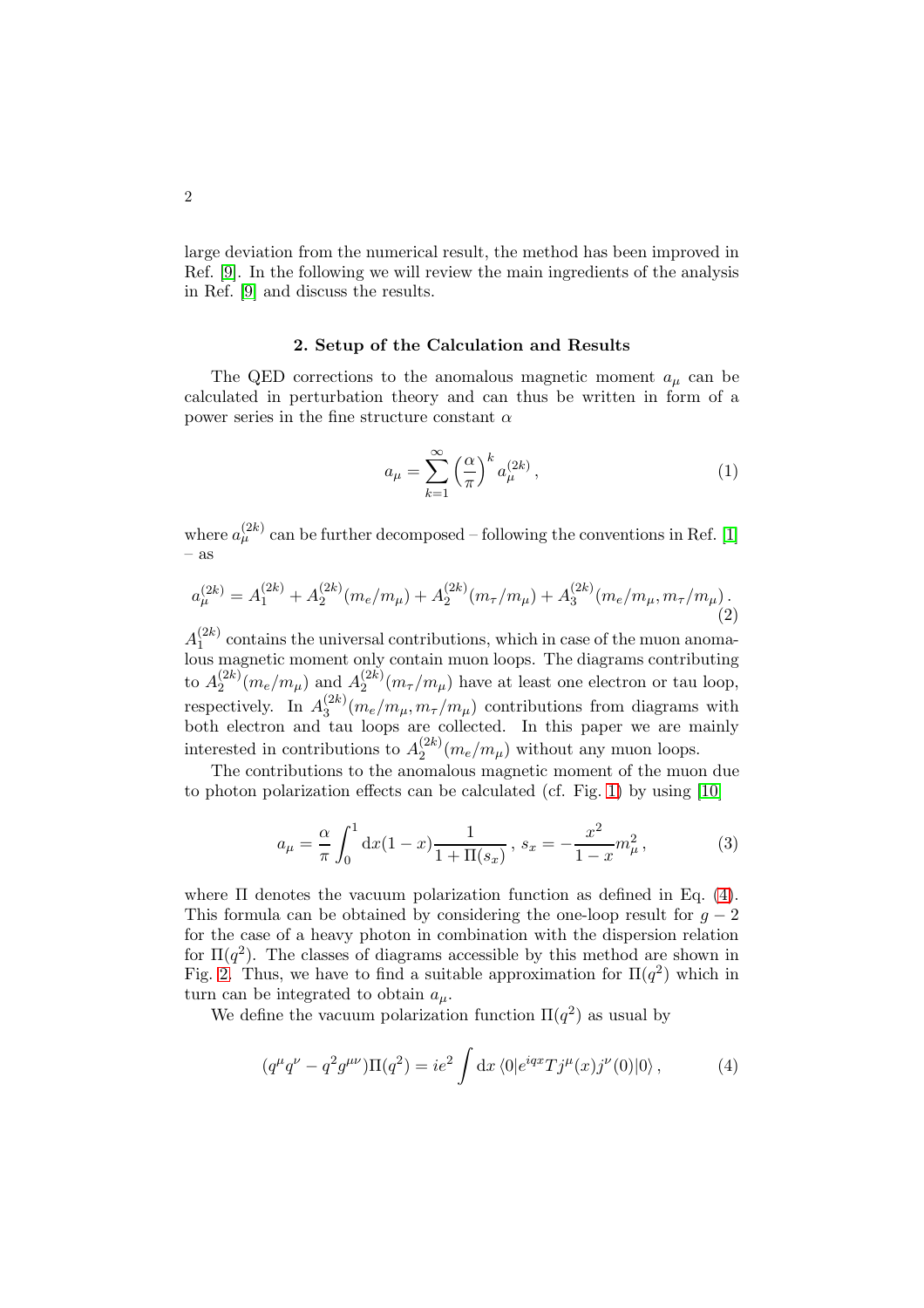

<span id="page-2-0"></span>Fig. 1. Prototype diagram



<span id="page-2-1"></span>Fig. 2. Classes of diagrams accessible by the used method.

with the current  $j^{\mu} = \bar{\psi} \gamma^{\mu} \psi$  and write it as an expansion in the finestructure constant  $\alpha$ 

$$
\Pi(q^2) = \frac{\alpha}{\pi} \Pi^{(1)}(q^2) + \left(\frac{\alpha}{\pi}\right)^2 \Pi^{(2)}(q^2) + \left(\frac{\alpha}{\pi}\right)^3 \Pi^{(3)}(q^2) + \left(\frac{\alpha}{\pi}\right)^4 \Pi^{(4)}(q^2) + \mathcal{O}(\alpha^5)
$$
\n(5)

In the following we will collect the available results for the low- and highenergy region and the threshold region, which will later be used to construct an approximating function. For details on the calculation of the listed re-sults, please refer to Ref. [\[9\]](#page-6-3). In the following  $n_h$  and si label contributions from lepton loops and singlet diagrams.

In the low-energy limit the polarization function can be expanded in a power series in  $z = \frac{q^2}{4m_q^2} < 1$ 

$$
\Pi_{\text{le}}^{(n)} = \sum_{k=1}^{\infty} \Pi_{\text{le},k}^{(n)} z^k . \tag{6}
$$

For  $\Pi_{\text{le}}^{(4)}$  one obtains

$$
\Pi_{\text{le}}^{(4)} = z \left( n_h^2 (0.066 \text{ si} + 0.571) + 0.112 n_h^3 + 0.834 n_h \right) + z^2 \left( 0.025 n_h^3 + n_h^2 (0.140 \text{ si} + 0.366) + 2.230 n_h \right) + z^3 \left( 0.012 n_h^3 + n_h^2 (0.126 \text{ si} + 0.277) + 3.396 n_h \right) .
$$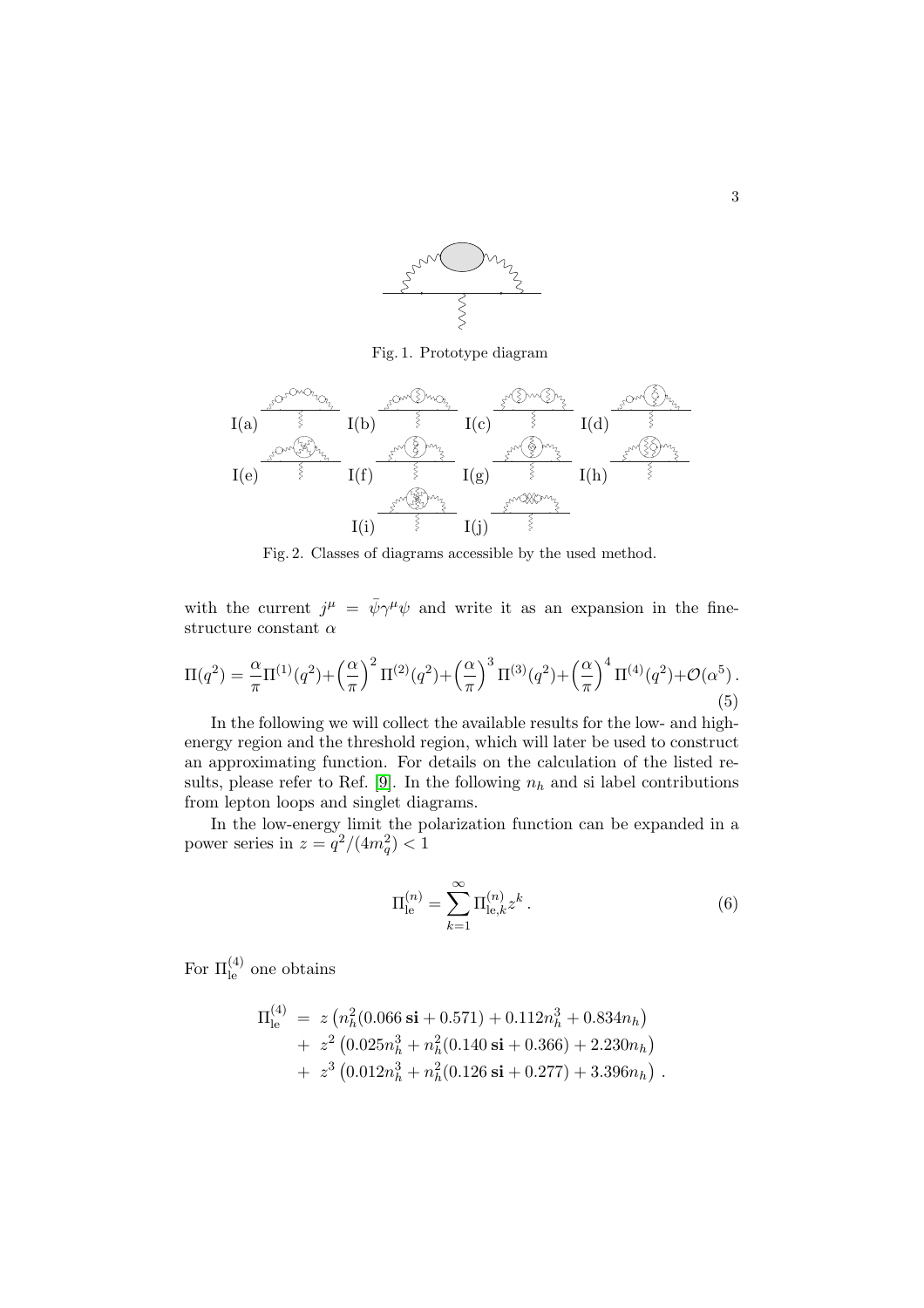In the high-energy region we write the result in the form

$$
\Pi_{\text{he}}^{(n)} = \sum_{k=0}^{\infty} \Pi_{\text{he},k}^{(n)} z^{-k}
$$
 (7)

with

$$
\Pi_{he}^{(4)} = n_h^3 \bigg( -0.009 \log^3(-4z) + 0.019 \log^2(-4z) - 0.076 - 0.086 \log(-4z) \bigg)
$$
  
+  $n_h^2 \bigg( -0.021 \log^2(-4z) + \log(-4z)(0.496 \text{ si} - 0.258)$   
+  $(0.638 - 1.619 \text{ si}) \bigg) + n_h(0.180 \log(-4z) - 1.972)$   
+  $\bigg[ n_h^2 \bigg( (-2.546 \text{ si} - 0.015) + 0.188 \log^3(-4z) - 0.938 \log^2(-4z) \bigg)$   
+  $2.414 \log(-4z) \bigg) + n_h^3 \bigg( -0.028 \log^3(-4z) + 0.181 \log^2(-4z) \bigg)$   
-  $0.666 \log(-4z) + 0.684 \bigg) + n_h \bigg( 0.141 \log^2(-4z) - 0.281 \log^3(-4z) \bigg)$   
+  $1.265 - 2.048 \log(-4z) \bigg) \bigg] / z$ 

The polarization function in the threshold region can be written as

$$
\Pi_{\text{thr}}^{(n)} = 16\pi^2 \sum_{k=2-n}^{\infty} \Pi_{\text{thr},k}^{(n)} \left(\sqrt{1-z}\right)^k.
$$
 (8)

with the four-loop contribution

$$
\Pi_{\text{thr}}^{(4)} = \frac{14.640n_h}{1-z} + \frac{-184.800n_h - 70.130n_h \log(1-z)}{\sqrt{1-z}} + 8.278n_h \log^2(1-z) \n+ \log(1-z) (-185.400n_h - 3.553n_h^2) - 6.220n_h \log^3(1-z) + C,
$$

where  $C$  denotes an unknown constant.

To obtain an interpolation between these regions a Padé approximation has been used. We show the result for the approximating function in Fig. [3,](#page-4-0) where the envelope together with the relative error is displayed. Inserting the approximation for  $\Pi^{(4)}$  in Eq. [\(3\)](#page-1-1) the results shown in Tab[.1](#page-4-1) are obtained.

The results listed for classes  $I(a)$ – $I(c)$  are exact since we numerically integrated the known one- and two-loop results for the vacuum polarization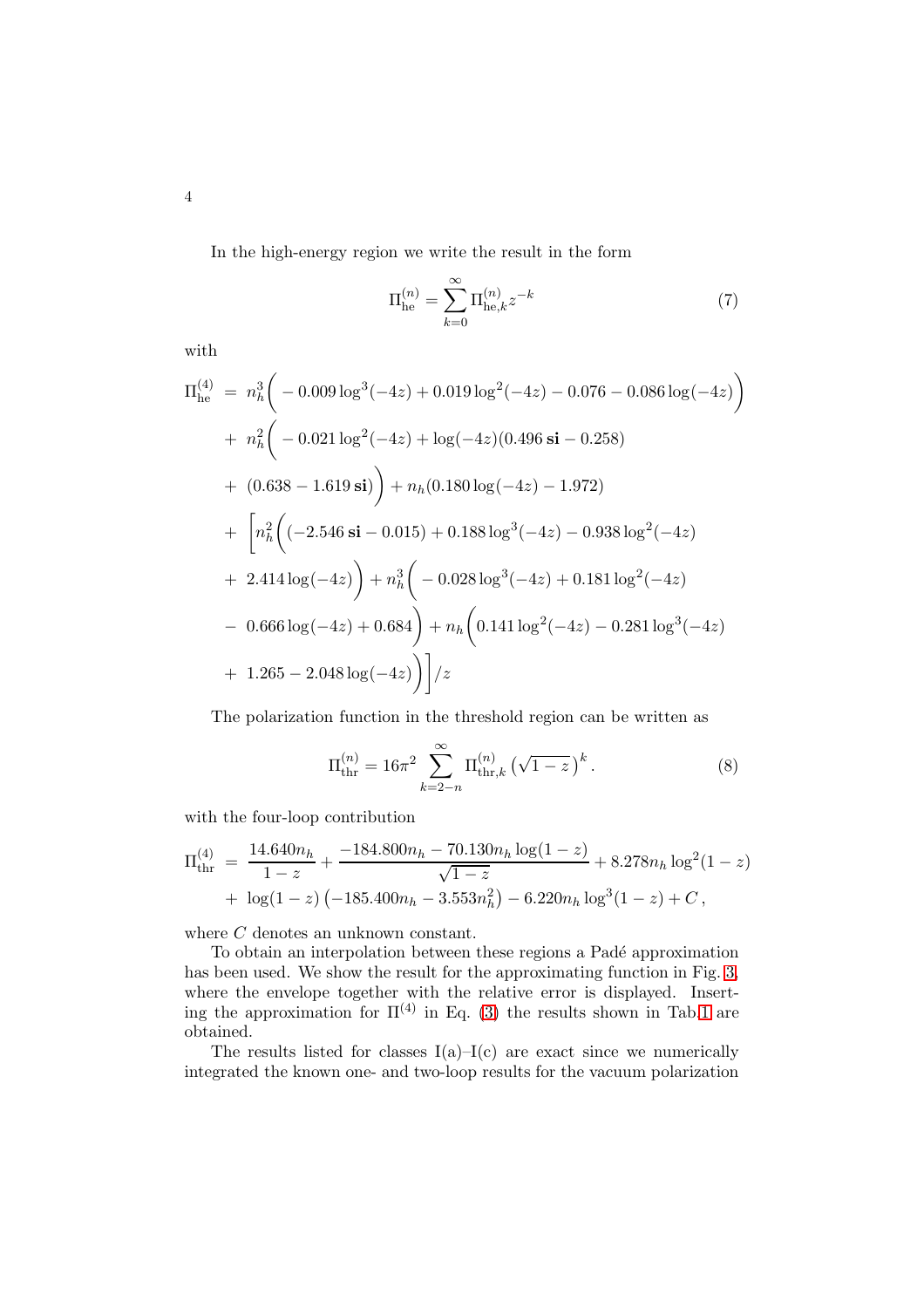

<span id="page-4-0"></span>Fig. 3. Padé approximation for  $\Pi^{(4)}\left(-\frac{x^2}{1-x}m_\mu^2\right)$ . We show in the top half the approximants and in the bottom half the relative error with respect to the local mean of all approximants obtained.

|                  | this work                   | Ref. [8]         | Refs. [11, 12, 13, 14]     |                               |
|------------------|-----------------------------|------------------|----------------------------|-------------------------------|
| I(a)             | 20.142 813                  | 20.183 2         | 20.14293(23)               | $\overline{11}$               |
| I(b)             | $\overline{27.690}$ 061     | $\sqrt{27.718}8$ | $27.690\ 38(30)$           | $\overline{11}$               |
| I(c)             | 4.742 149                   | 4.817 59         | $4.742$ $12(14)$           | $\left[11\right]$             |
| $I(d)+I(e)$      | 6.241 470                   | 6.117 77         | $6.243 \frac{32(101)}{70}$ | $\left\lceil 11\right\rceil$  |
| I(e)             | $-1.211$ 249                | $-1.331$ 41      | $-1.208$ 41(70)            | $\left[11\right]$             |
| $I(f)+I(g)+I(h)$ | 4.446 $8^{+6}$              | 4.391 31         | 4.446668(9)(23)(59)        | [11, 12]                      |
| I(i)             | $0.074 \; 6 \; ^{+8}_{-19}$ | 0.252 37         | 0.0871(59)                 | $\left\lceil 13 \right\rceil$ |
| I(j)             | $-1.2469^{+4}_{-3}$         | $-1.214$ 29      | $-1.24726(12)$             | $\left\lceil 14 \right\rceil$ |

<span id="page-4-1"></span>Table 1. Results for  $A_2^{(10)}(m_e/m_\mu)$  with pure electronic insertions. The errors listed in the second column are estimated from the spread between different Padé approximants, which is negligible for classes  $I(a)-I(e)$ . Please note that the authors of Ref. [\[8\]](#page-6-2) only used the asymptotic form of  $\Pi(s)$  and did not provide any error estimate.

function. Classes  $I(d)$  and  $I(e)$  are calculated using highly constrained Padé approximants, which have been constructed using 30 terms in the low- and high-energy expansion. Due to the vast amount of information, the results for g-2 using different approximants have very little spread and the final result is thus very precise. The situation is quite different for classes  $I(f)-I(j)$ which require the knowledge of  $\Pi(q^2)$  at four-loop order. Since there is only a limited number of terms in the relevant expansions, the Padé approximation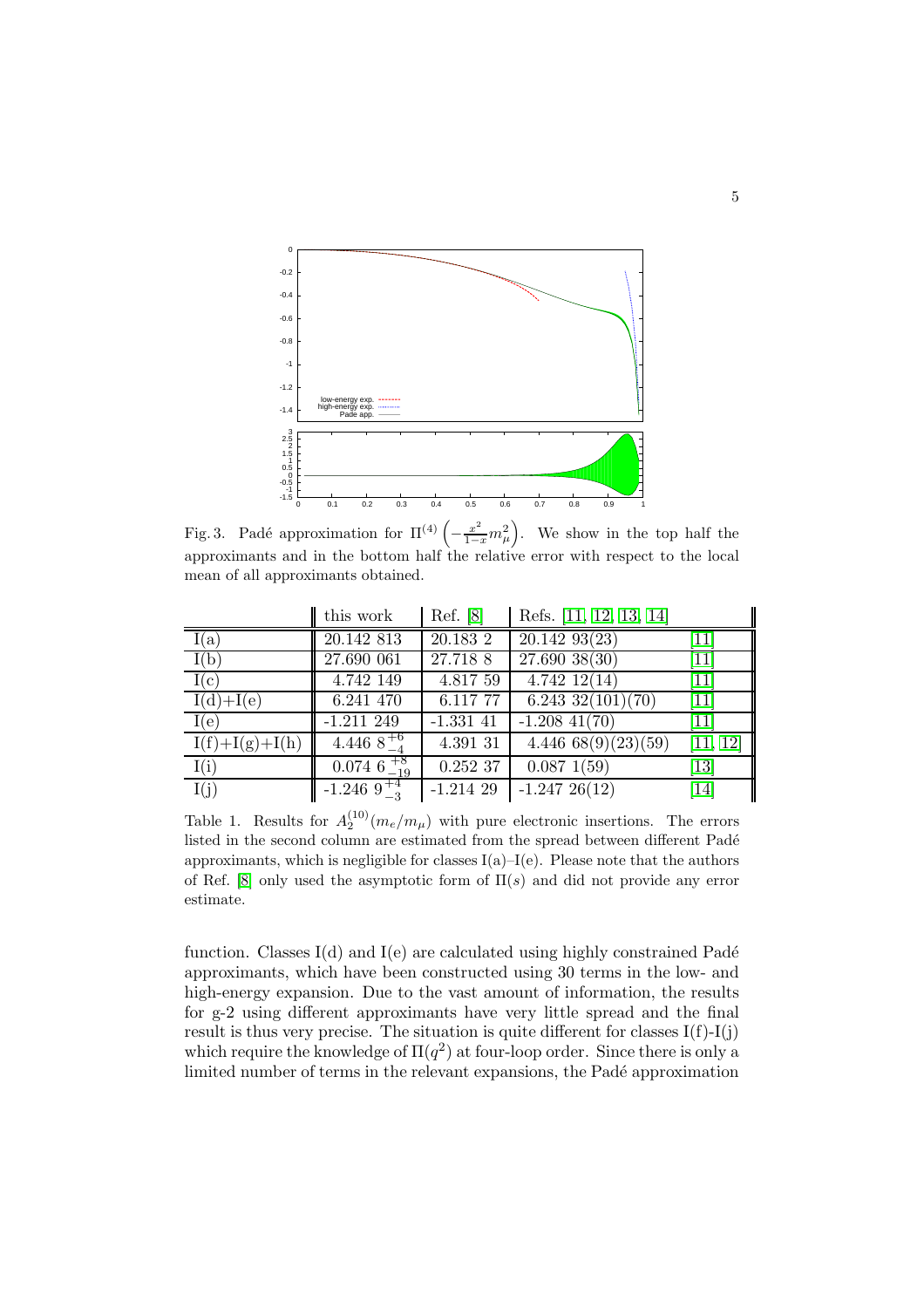is less precise and the precision of our result for g-2 is limited. In general we find good agreement with the results from Refs. [\[11,](#page-6-5) [12,](#page-6-6) [13,](#page-6-7) [14\]](#page-6-8), but for some classes a certain tension remains.

#### 3. Conclusions

We calculated the contribution to the anomalous magnetic moment of the muon arising from corrections to the vacuum polarization function of the photon at five-loop order. To this end we constructed an approximation of the vacuum polarization function of the photon at four-loop order based on expansion in the low- and high-energy and the threshold region. We find good agreement with the results presented in Refs. [\[11,](#page-6-5) [12,](#page-6-6) [13,](#page-6-7) [14\]](#page-6-8).

#### Achknowledgements

We like to thank K.G. Chetyrkin and J.H. Kühn for initiating the project, and fruitful discussions. In addition, we thank K.G. Chetyrkin for valuable advice on computing the vacuum polarization function in highenergy limit. The work of P.B. was supported by RFBR grant 11-02-01196. P.M. has been supported in part by DFG Sonderforschungsbereich Transregio 9, Computergestützte Theoretische Teilchenphysik, and by the EU Network LHCPHENOnet PITN-GA-2010-264564.

#### REFERENCES

- <span id="page-5-0"></span>[1] T. Aoyama, M. Hayakawa, T. Kinoshita, M. Nio, Complete tenth-order QED contribution to the muon g-2, Phys.Rev.Lett. 109 (2012) 111808. [arXiv:1205.5370](http://arxiv.org/abs/1205.5370), [doi:10.1103/PhysRevLett.109.111808](http://dx.doi.org/10.1103/PhysRevLett.109.111808).
- <span id="page-5-1"></span>[2] T. Aoyama, M. Hayakawa, T. Kinoshita, M. Nio, Tenth-order QED contribution to the electron g-2 and an improved value of the fine structure constant, Phys.Rev.Lett. 109 (2012) 111807. [arXiv:1205.5368](http://arxiv.org/abs/1205.5368), [doi:10.1103/PhysRevLett.109.111807](http://dx.doi.org/10.1103/PhysRevLett.109.111807).
- <span id="page-5-2"></span>[3] S. Laporta, E. Remiddi, The analytical value of the electron (g-2) at order  $\alpha^3$  in QED, Phys.Lett. B379 (1996) 283-291. [arXiv:hep-ph/9602417](http://arxiv.org/abs/hep-ph/9602417), [doi:10.1016/0370-2693\(96\)00439-X](http://dx.doi.org/10.1016/0370-2693(96)00439-X).
- <span id="page-5-3"></span>[4] S. Laporta, The analytical contribution of some eighth order graphs containing vacuum polarization insertions to the muon (g-2) in QED, Phys.Lett. B312 (1993) 495–500. [arXiv:hep-ph/9306324](http://arxiv.org/abs/hep-ph/9306324), [doi:10.1016/0370-2693\(93\)90988-T](http://dx.doi.org/10.1016/0370-2693(93)90988-T).
- <span id="page-5-4"></span>[5] P. Baikov, D. J. Broadhurst, Three loop QED vacuum polarization and the four loop muon anomalous magnetic moment In \*Pisa 1995, New computing techniques in physics research\* 167-172. [arXiv:hep-ph/9504398](http://arxiv.org/abs/hep-ph/9504398).